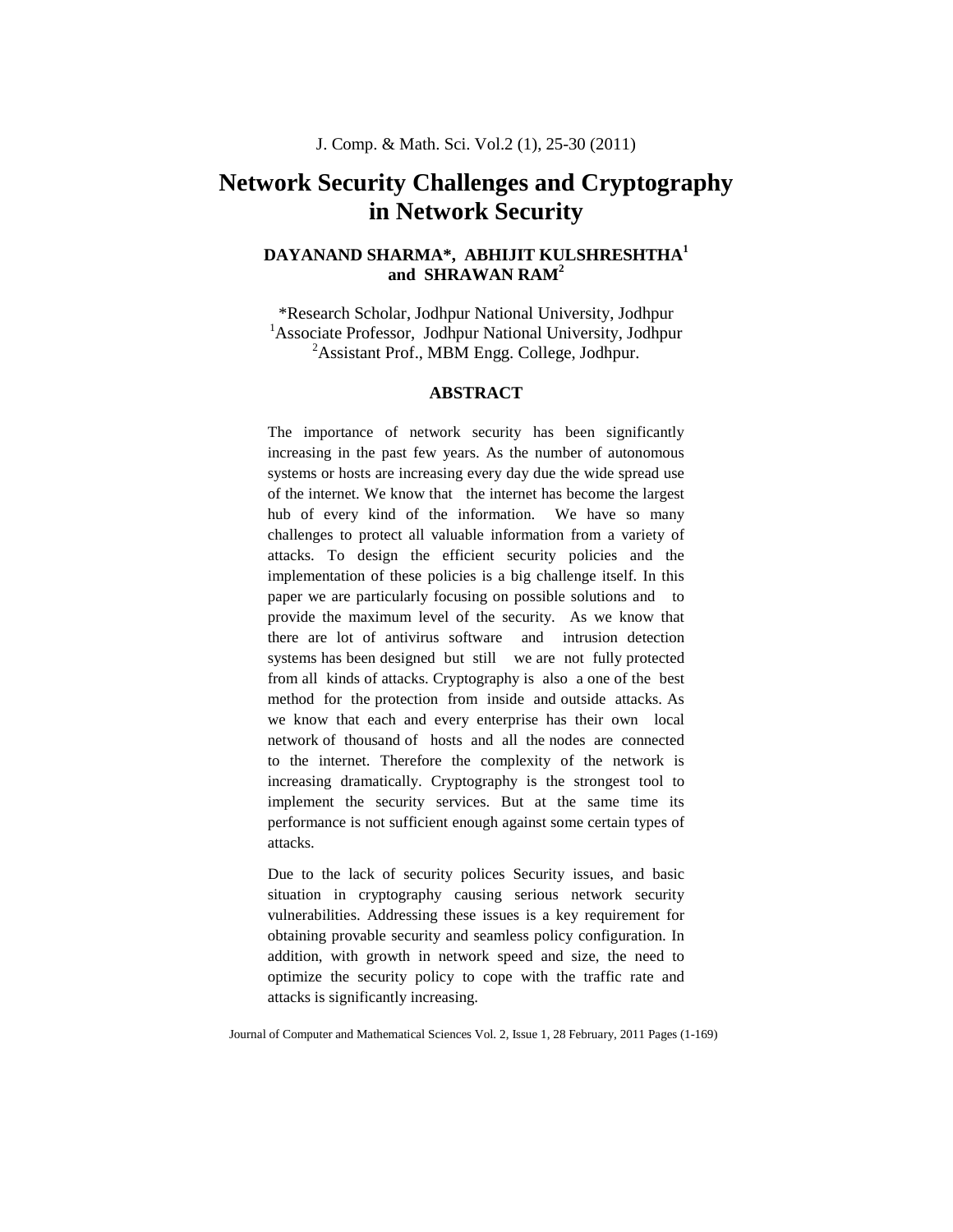Dayanand Sharma, *et al.*, J. Comp. & Math. Sci. Vol.2 (1), 25-30 (2011)

As the reach of today's networks has become global, they have become the focus of arguments over the values that should take care of their security.

Note: *the main idea of this paper is taken from Importance of cryptography in network security By Susan Storm et al ,26th May 2003.*

This paper consist of Network security issues, the role of cryptography, the status of network security and finally what steps must be taken while implementing the efficient security policy.

**Keywords:** network security, security policies, intrusion detection, Cryptography

# **INTRODUCTION**

There are many aspects to security and many applications, ranging from secure commerce and payments to private communications and protecting passwords. One essential aspect for secure communications is that of cryptography, which is the focus of this paper.

Normally the communication made over the internet is in plain text, which is unsafe. The data can be interrupted and intercepted anytime and anywhere. Therefore to communicate securely, it is important to adopt the cryptographic techniques and other security applications.

Cryptography prevents the companies to avoid forgeries, fraud, industrial espionage and other crimes. Cryptography techniques like encryption reduces the risks of un authorized access.

There is an enormous activity within the field of network security is to be done. As the internet is decentralized network of networks. Anybody can get connected to the

internet with just one click and send out just about anything. Each organization that has internet connectivity to be responsible and take the necessary steps to ensure the security throughout the organization.

Application developers and IT specialist and company management must be taking the responsibility to maintain a correct security.

It is important to understand the role of Cryptography to understand the inherent vulnerabilities in network communication system.

We will begin this paper by defining five compulsory services to achieve network security. Cryptographically preventable attacks which will be followed by the vulnerabilities. Finally cryptographically based protocols will be discussed in the light of five services mentioned in the beginning part of this paper.

Security policy will be discussed precisely to come up with possible steps to avoid the security breaches.

26

Journal of Computer and Mathematical Sciences Vol. 2, Issue 1, 28 February, 2011 Pages (1-169)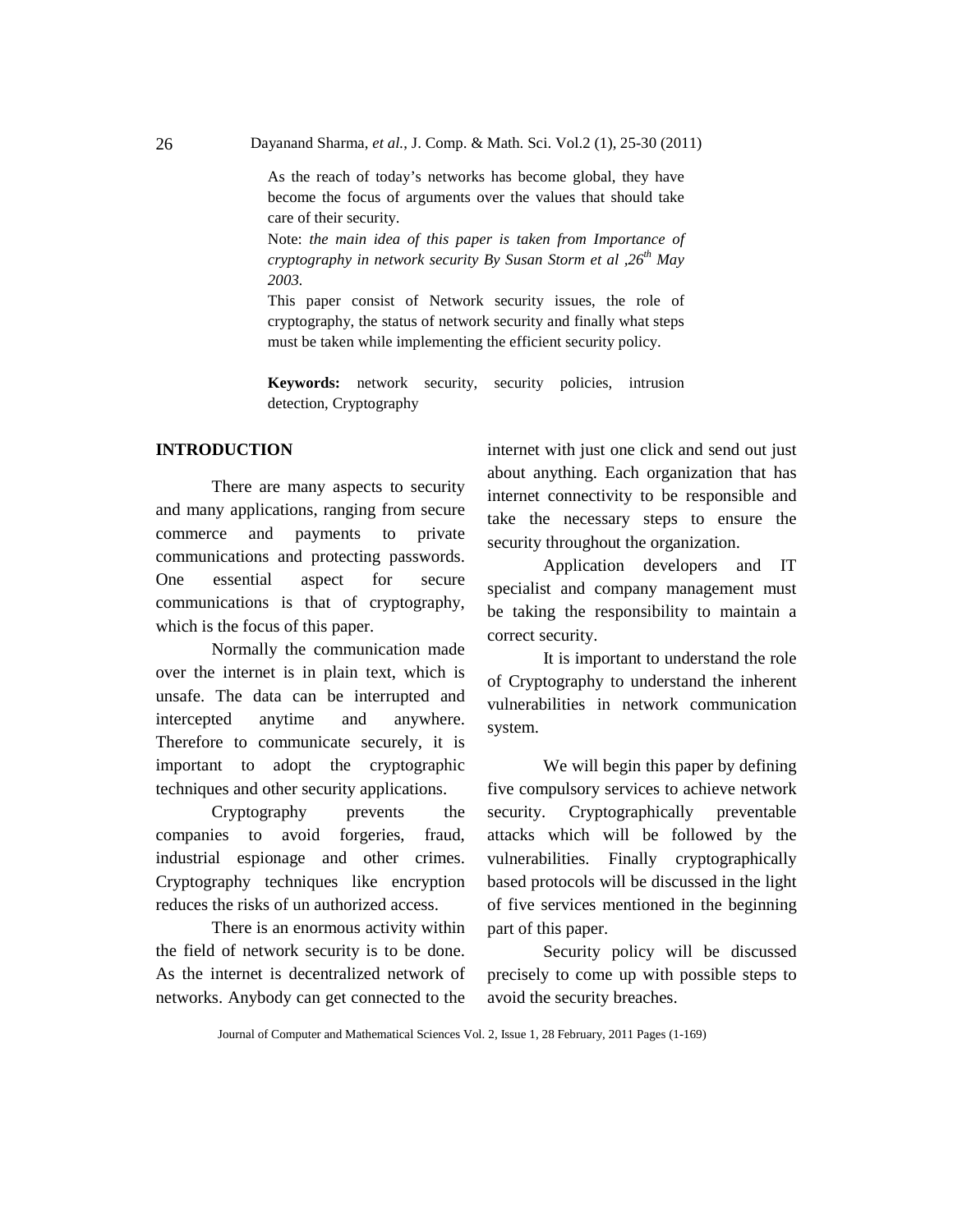# **BASIC SCENARIO IN CRYPTOGRAPHY [1]:**



As per the above diagram , the scenario will be like:

- A(lice) sends a message (or file) to B(ob) through an open channel (say, Internet), where E(vil, nemy) tries to read or change the message
- A will **encrypt**the **plaintext** using a **key**transforming it into a "unreadable" **cryptotext**
- This operation must be computationally easy
- B also has a key (say, the same key) and **decrypts**the cryptotext to get the plaintext
- This operation must be computationally easy
- E tries to **cryptanalyze**: deduce the plaintext (and the key) knowing only the cryptotext
- This operation should be computationally difficult
- We will use **cryptography**to cover both the design of secure systems and their **cryptanalysis**–**cryptology**is also used sometimes<sup>1</sup>.

#### **SERVICES**

Security services are intended to counter certain types of security attacks. They can be classified as follow:<sup>6</sup>

**1-Authentication:** This service involves the authentic communication .It also ensures the genuineness of user. This service not only monitors the initial stage but also take care of throughout the session.

**2-Access Control:** This service starts once authentication process is over. This service mainly takes care of controlling /limiting in network.

**3-Data Confidentiality:** this service protects the data from passive attacks. This service monitors contents of data and the packets where they are going to and coming from.

**4-Data Integrity:** The main purpose of this service is to detect when data has been altered in transit.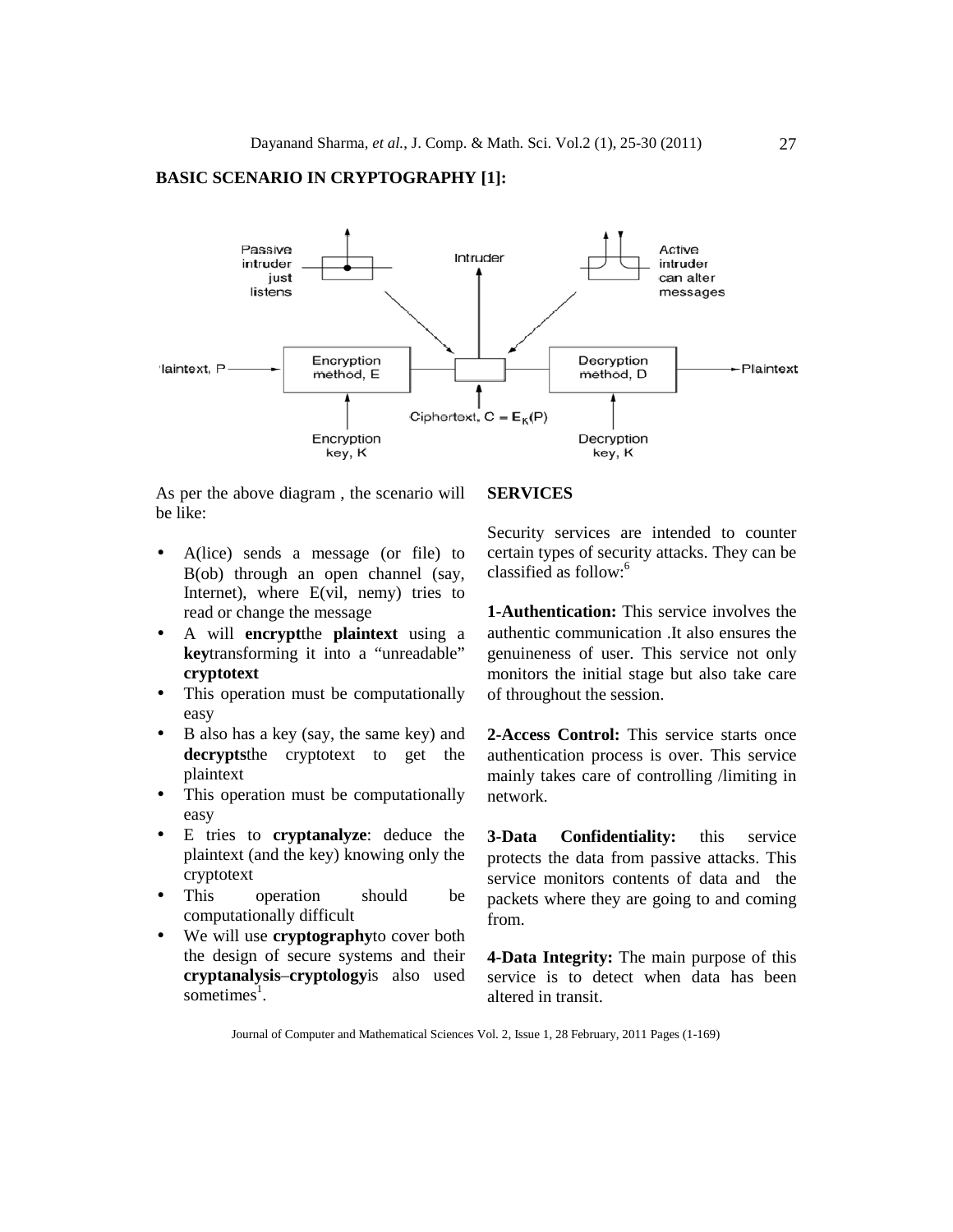**5-Non-repudiation:** This service prevents the sender and receiver form denying sending a message.

## **VULNERABILITIES**

The vulnerabilities include:

- Wiretapping
- Impersonation(IP-Spoofing)
- Message confidentiality violations
- Message integrity violations
- Code integrity violations
- Denial of service (DOS)

Though above mentioned vulnerabilities are good to keep an eye on but unfortunately they are discovered only after they have been exploited. $2$ :

# **ATTACKS**

Vulnerabilities are also called threats because the risk of their being exploited exists. A threat becomes an attack once the dreaded has occurred.<sup>1</sup> There is countless number of attacks. Some of them are:

**Masquerade:** Pretending to be someone, they are not. It is an attack on authentication and data integrity.

**Bypassing:** Controls circumventing access control.

**Authorization violation:** Circumventing both authorizing and access control.

**Trojan horse:** A program that has covert activity beyond what it appears to be doing. This attack makes all security services get compromised.

**Trapdoor**: A program that has a secret entry point.

There are many aspects to security and many applications, ranging from secure commerce and payments to private communications and protecting passwords. One essential aspect for secure communications is that of cryptography, which is the focus of this chapter. But it is important to note that while cryptography is *necessary* for secure communications, it is not by itself *sufficient*. The reader is advised, then, that the topics covered in this chapter only describe the first of many steps necessary for better security in any number of situations.



**FIGURE 2: Three types of cryptography: secret-key, public key, and hash function.<sup>7</sup>**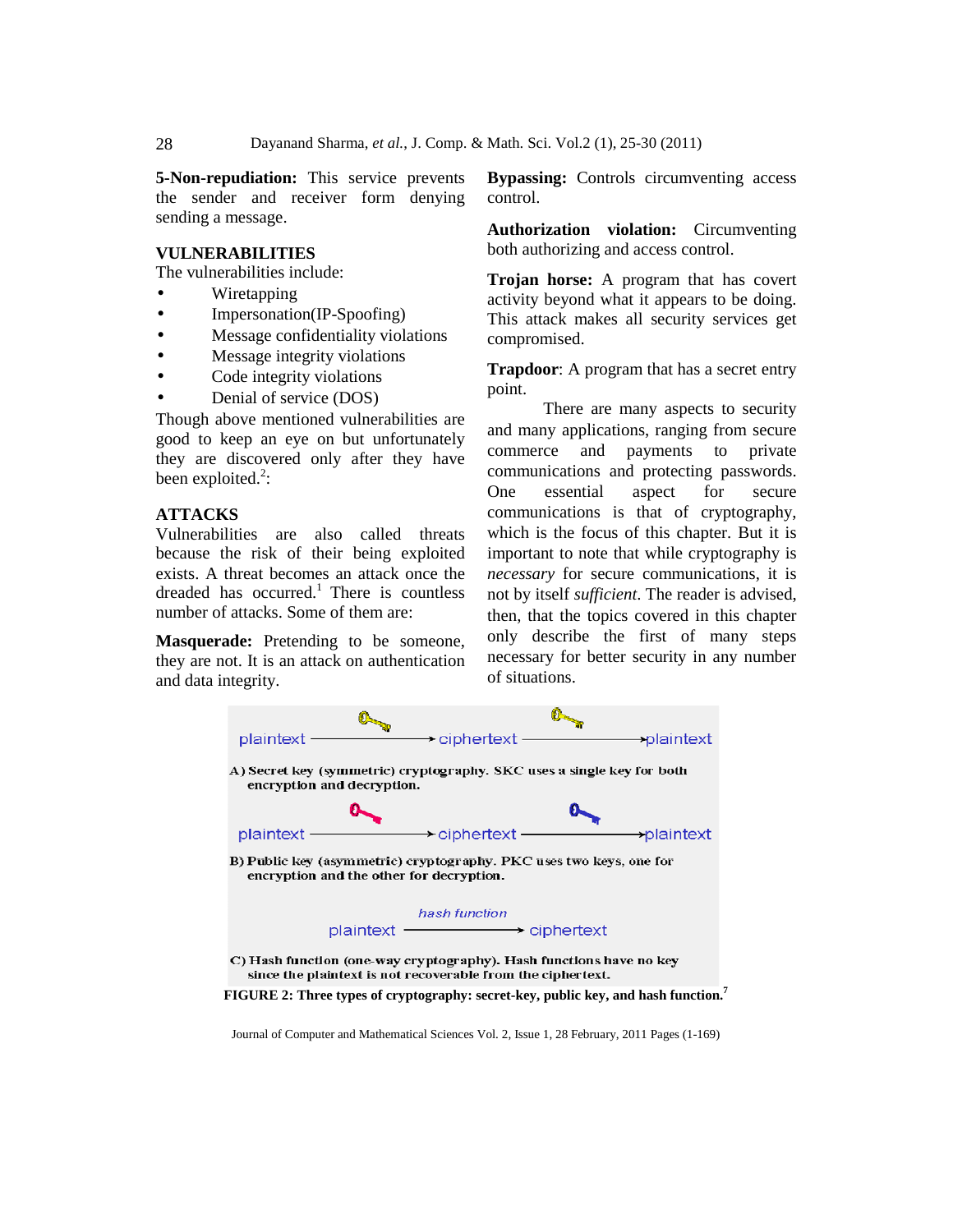# **APPLIED CRYPTOGRAPHY**

Cryptography can be applied anywhere in TCP/IP stack. It is widely used for data confidentiality.

All the security services would not be possible to offer anything without cryptography, no doubt.

Cryptography is also used in complicated protocols that help to achieve different security services.<sup>6</sup>

# **Cryptographically** – **based mechanism**:

Some of the mechanisms are:

**Encryption:** used heavily to accomplish all security services

**Access control mechanism**: commonly access control list (ACL) or used capability list (UCL)

**Data integrity mechanism:** this mechanism aims at detecting the passive attacks in transit.

**Authentication exchanges**: this mechanism to realize authentic communication. In client server model, this includes various handshaking protocols and also includes the digital signature.

**Traffic padding**: a technique that aids in data confidentiality

### **Cryptographically –based protocols:**

In short they can be defined as:

## **SSL**

It creates secure tunnel to create a secure channel for exchange of arbitrary data

#### **SSH**

Similar to SSL, It uses an encrypted tunnel for exchange of data that can be used as a transport layer for other non-secure protocols

## **Kerberos**

Complex protocol used in open distributed system to provide mutual authentication for both the client and server.

# **SET**

Designed to protect credit card transaction over internet

# **PGP**

Used for encrypting the content of an email inside a regular SMTP email with the use of asymmetric for convenient key exchange.<sup>6</sup> Conclude:

## **CONCLUSION**

It has been identified by various secret services that cryptographic implementtation satisfy some of the recommended It services.

An Attacker probably use the easiest point of entry for an attack; if some insecure software is not up-to-date, the vulnerability could lead to the attacker gaining complete access over the target host.

Attacks on insecure software can be done in some cases with tools downloaded from the internet.

It is found that the current status of network security is insufficient .while cryptography plays an important role, solving many of the foreseen problems.

This overall security depends on users, IT professionals and Administrators. The importance of cryptography will increase to a large extent in the coming year in pace with the growing traffic on networks.

# **RESEARCH ISSUES**

Cryptography is an exciting area of research, and all aspects of it are being studied. New secret key ciphers incorporate techniques for defeating differential and linear cryptanalysis. New public key ciphers use simple instances of *NP*-hard problems as their bases, and they cast those instances into